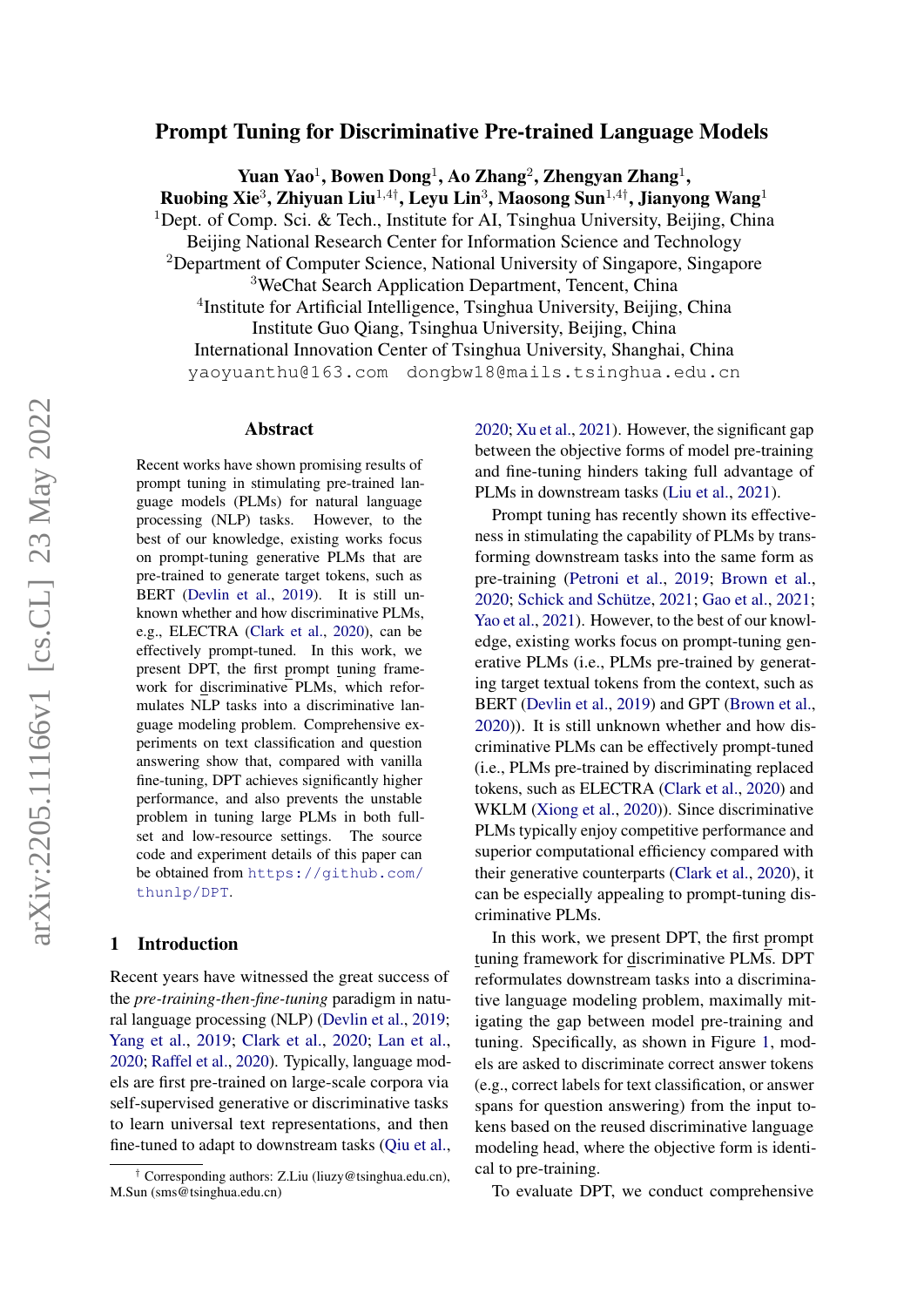<span id="page-1-0"></span>

Figure 1: Illustration of (a) discriminative language modeling (DLM) based pre-training with the DLM head, (b) vanilla fine-tuning with a new classification (CLS) head, and (c) our DPT prompt tuning approach that reformulates NLP tasks into a discriminative language modeling problem. DPT fills the input text into the template containing answer candidates, and discriminates whether each answer candidate is correct (i.e., original), or incorrect (i.e., replaced) based on the reused DLM head.

experiments on text classification and question answering in both full-set and low-resource settings. Experimental results show that despite its simplicity, DPT significantly outperforms vanilla finetuning (e.g.,  $4.1\%$  accuracy improvement in the low-resource SST-5 evaluation). Moreover, previous works have shown that fine-tuning large PLMs can be highly unstable and even produce divergent results [\(Devlin et al.,](#page-4-0) [2019;](#page-4-0) [Dodge et al.,](#page-4-10) [2020\)](#page-4-10), which undermines the practicality of large PLMs. We show that DPT also addresses the unstable problem in tuning large discriminative PLMs.

The contributions of our work are summarized as follows: (1) We present the first prompt tuning framework for discriminative PLMs. (2) Comprehensive experimental results on text classification and question answering demonstrate the effectiveness of the proposed prompt tuning framework.

### 2 Preliminary

In this work, without loss of generality, we take ELECTRA [\(Clark et al.,](#page-4-1) [2020\)](#page-4-1) as a representative example of discriminative PLMs, while applying DPT to other discriminative PLMs is also applicable. Here we introduce the main procedure of pre-training and fine-tuning, and we refer readers to the paper [\(Clark et al.,](#page-4-1) [2020\)](#page-4-1) for more details.

Pre-training. During pre-training, a generator first corrupts the text via token replacement. Then the discriminator is asked to detect the replaced tokens, by classifying each token into binary categories, i.e., {original, replaced}, as shown in Figure [1.](#page-1-0) Finally, the generator is discarded and the discriminator is fine-tuned on downstream tasks.

Vanilla Fine-tuning. (1) During fine-tuning, to

perform *text classification*, a new classification head is typically introduced to classify the hidden representation of the [CLS] token in the last layer [\(Clark et al.,](#page-4-1) [2020\)](#page-4-1). (2) For general *multispan question answering*, the answer could be multiple spans from the input text [\(Dasigi et al.,](#page-4-11) [2019;](#page-4-11) [Dua et al.,](#page-4-12) [2019\)](#page-4-12). State-of-the-art fine-tuning approaches formulate the task as a sequence-labeling problem, and classify each input token into binary labels based on a new classification head, indicating whether the token belongs to the answer or not [\(Segal et al.,](#page-4-13) [2020;](#page-4-13) [Ye et al.,](#page-5-4) [2020\)](#page-5-4).

Note that the classification head typically introduces new parameters, and learning the parameters from scratch usually requires a large amount of labeled data. Moreover, previous works have shown that fine-tuning large PLMs can be highly unstable, and even produce divergent results [\(Devlin et al.,](#page-4-0) [2019;](#page-4-0) [Dodge et al.,](#page-4-10) [2020\)](#page-4-10). As a result, multiple fine-tuning trials are usually needed to find a good random seed that leads to a stably fine-tuned PLM, which undermines the practicality of large PLMs.

#### 3 Methodology

In this section, we introduce the framework of DPT for prompt-tuning discriminative PLMs. We first introduce DPT using text classification as the running example, and then illustrate its application in question answering.

DLM-based Reformulation. DPT reformulates NLP tasks into a dscriminative language modeling problem, maximally mitigating the gap between pre-training and tuning. Specifically, as shown in Figure [1](#page-1-0) (c), for a text classification task with class set  $C = \{c_1, c_2, \ldots, c_n\}$ , DPT defines a template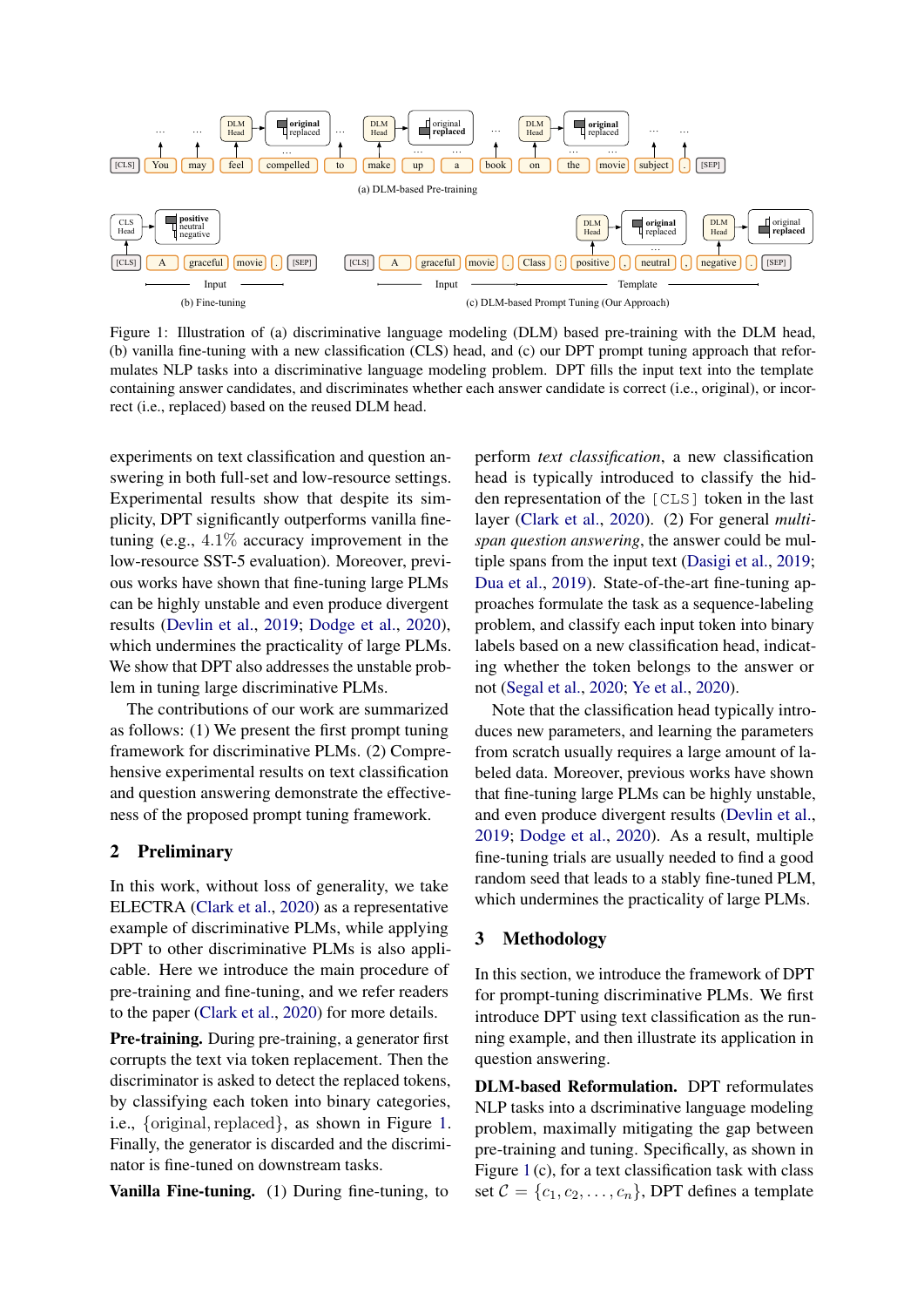that contains all answer candidates  $\mathcal{T}(\cdot;\mathcal{C})$ . Given an input text x (e.g., "*A graceful movie.*"), DPT fills the input text into the template as follows:

$$
\mathcal{T}(x; \mathcal{C}) = [\text{CLS}] \, x \, \text{Class: } c_1, c_2, \dots, c_n. \, [\text{SEP}] \quad (1)
$$

Intuitively,  $\mathcal{T}(x;\mathcal{C})$  can be understood as creating a virtual context that assumes all candidate classes are correct for the input text  $x$ . It is then straightforward for discriminative PLMs to decide whether each class candidate token is proper in the context, by classifying the tokens into original (i.e., correct), or replaced (i.e., incorrect) based on the reused DLM head. In our experiments, we find that the order of classes in template has minimal influence on the performance, and a random order can produce good prompt-tuning results.

**DPT Training.** After template filling,  $\mathcal{T}(x; \mathcal{C})$ is fed into PLMs to obtain the hidden representations  $\{h_{\text{[CLS]}}, h_1, h_2, \ldots, h_m, h_{\text{[SEP]}}\}.$  PLMs are then prompted to discriminate whether each class is correct. Specifically, we compute the score of class  $c_i$  based on the representation of the corresponding token  $t_i$  as:<sup>[1](#page-2-0)</sup>

$$
s(c_i) = 1 - \sigma(\mathbf{h}_{\text{DLM}}^\top \mathbf{h}_{t_i}), \tag{2}
$$

<span id="page-2-1"></span>where  $h_{\text{DLM}}$  is the reused DLM head, and  $\sigma(\cdot)$  is the sigmoid activation. Note that in Equation [2,](#page-2-1) the computation of class scores is different from the vanilla fine-tuning approaches which encourage large inner products between the correct answer and classification head [\(Devlin et al.,](#page-4-0) [2019;](#page-4-0) [Clark et al.,](#page-4-1) [2020\)](#page-4-1). The rationale is that during pre-training, discriminative PLMs are typically required to produce large inner products for the replaced tokens (i.e., incorrect ones), and small inner products for the original tokens (i.e., correct ones) [\(Clark et al.,](#page-4-1) [2020\)](#page-4-1), and therefore Equation [2](#page-2-1) better fits the semantics in pre-training. In our experiments, we find this simple operation can lead to significantly better results in prompt-tuning discriminative PLMs. After obtaining the class score, the model is optimized as:

$$
\mathcal{L} = \sum_{i} [-y_i \log s(c_i) - (1 - y_i) \log(1 - s(c_i))], (3)
$$

where  $y_i \in \{0, 1\}$  indicates the ground-truth label. Since DPT tunes PLMs by reusing the pretrained DLM head in the same objective form as

pre-training, compared with vanilla fine-tuning, we expect DPT will lead to more sample efficient and stable tuning results.

DPT for Question Answering. Besides text classification, DPT can also be applied for the question answering task. Given a question and a paragraph, directly concatenating them without additional templates can already create a good prompting context. Then similar to text classification, we ask PLMs to discriminate whether each token in the paragraph is part of the answer (i.e., original), or not (i.e., replaced) based on the reused DLM head. During inference, we threshold the token scores to obtain multiple answer spans.

# 4 Experiments

In this section, we empirically evaluate DPT on the task of text classification and question answering.

Datasets. We evaluate DPT on four widely used text classification datasets, including SST-2, SST-5, TREC and AGNews. For question answering, we adopt the challenging QUOREF dataset, where for each question, there may exist multiple answer spans in the paragraph. We refer readers to Section [B](#page-5-5) for more dataset details.

Evaluation Protocols. We evaluate the models under two settings, including (1) *full-set* setting, where the full training data is available, and (2) *lowresource* setting, where only 10% of the full training data for each dataset is available. We report the accuracy for text classification, and exact match (EM) and F1 score for question answering. To account for the unstable problem of baseline models, we report the average results from 3 best random seeds among 10 trials.

Baselines. We compare DPT with several strong baseline models, including vanilla fine-tuning of ELECTRA [\(Clark et al.,](#page-4-1) [2020\)](#page-4-1), BERT [\(Devlin](#page-4-0) [et al.,](#page-4-0) [2019\)](#page-4-0) and RoBERTa [\(Liu et al.,](#page-4-14) [2019\)](#page-4-14). The fine-tuning of ELECTRA adopts the identical discriminative PLM to our model, and serves as the most direct baseline for comparison.

Main Results. We report the main results in Table [1](#page-3-0) and Table [2,](#page-3-1) from which we observe that: (1) DPT significantly improves the performance of discriminative PLMs. The improvements are consistent across different tasks and datasets, as well as base and large models. (2) Previous works show that despite the significant improvements in lowresource setting, template-based prompt tuning typ-

<span id="page-2-0"></span><sup>&</sup>lt;sup>1</sup>If the class name consists of multiple tokens, the representation of the first token is used.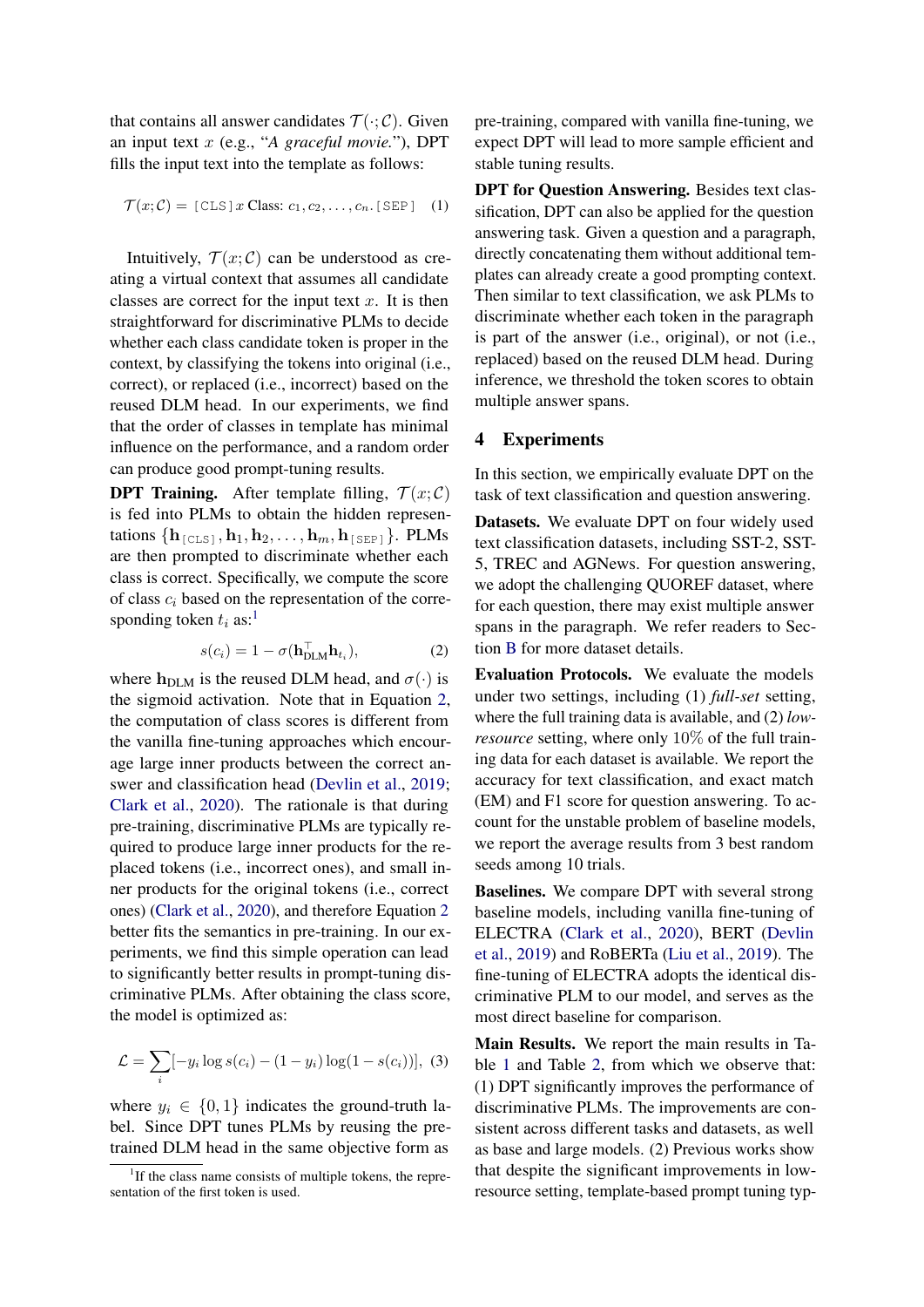<span id="page-3-0"></span>

|                        | PLM            | Tuning     | <b>Full-set Setting</b> |         |             | Low-resource Setting |         |         |             |               |
|------------------------|----------------|------------|-------------------------|---------|-------------|----------------------|---------|---------|-------------|---------------|
|                        |                | Approach   | $SST-2$                 | $SST-5$ | <b>TREC</b> | <b>AGNews</b>        | $SST-2$ | $SST-5$ | <b>TREC</b> | <b>AGNews</b> |
| ā<br>$\mathbf{\Omega}$ | <b>BERT</b>    | FT         | 91.32                   | 53.41   | 95.93       | 93.68                | 86.91   | 42.46   | 86.73       | 90.23         |
|                        | RoBERTa        | FT         | 94.69                   | 56.09   | 95.27       | 93.92                | 91.23   | 50.41   | 91.07       | 90.25         |
|                        | <b>ELECTRA</b> | FT         | 94.38                   | 56.60   | 94.87       | 93.70                | 91.68   | 49.40   | 88.40       | 89.17         |
|                        | <b>ELECTRA</b> | DPT (Ours) | 95.26                   | 58.34   | 96.27       | 94.22                | 93.83   | 53.48   | 93.93       | 90.60         |
|                        |                | Δ          | $+0.88$                 | $+1.74$ | $+1.40$     | $+0.52$              | $+2.15$ | $+4.08$ | $+5.53$     | $+1.43$       |
| Φ<br>en<br>1<br>⊣      | <b>BERT</b>    | FT         | 93.32                   | 54.10   | 96.73       | 94.89                | 90.77   | 50.89   | 94.73       | 92.93         |
|                        | <b>RoBERTa</b> | FT         | 95.46                   | 56.80   | 96.80       | 95.26                | 94.27   | 51.41   | 95.20       | 93.41         |
|                        | <b>ELECTRA</b> | FT         | 95.72                   | 58.27   | 97.13       | 94.80                | 93.74   | 53.65   | 94.00       | 92.33         |
|                        | <b>ELECTRA</b> | DPT (Ours) | 96.58                   | 60.69   | 98.07       | 95.38                | 96.09   | 57.00   | 95.67       | 93.58         |
|                        |                |            | $+0.86$                 | $+2.42$ | $+0.94$     | $+0.58$              | $+2.35$ | $+3.35$ | $+1.67$     | $+1.25$       |

Table 1: Experimental results on text classification. Full-set setting: 100% data, Low-resource setting: 10% data. FT: fine-tuning, DPT: discriminative prompt tuning. ∆: Improvements of DPT over fine-tuning ELECTRA.

<span id="page-3-1"></span>

| PLM            | Tuning     |         | <b>Full Set</b> | Low Resource |         |  |
|----------------|------------|---------|-----------------|--------------|---------|--|
|                | Approach   | EM      | F1              | EM           | F1      |  |
| <b>BERT</b>    | FT         | 75.67   | 79.99           | 53.02        | 61.36   |  |
| <b>RoBERTa</b> | FT         | 78.29   | 84.56           | 59.31        | 67.56   |  |
| <b>ELECTRA</b> | FT         | 77.79   | 83.72           | 54.29        | 63.71   |  |
| <b>ELECTRA</b> | DPT (Ours) | 79.66   | 86.03           | 63.65        | 73.09   |  |
|                |            | $+1.87$ | $+2.31$         | $+9.36$      | $+9.38$ |  |

Table 2: Experimental results of ELECTRAlarge on QUOREF multi-span question answering dataset.

<span id="page-3-3"></span>

| Tuning Approach SST-2 SST-5 TREC AGNews |       |       |       |       |
|-----------------------------------------|-------|-------|-------|-------|
| Fine-tuning                             | 91.68 | 49.40 | 88.40 | 89.17 |
| DPT $(\sigma)$                          | 92.16 | 50.96 | 88.00 | 90.29 |
| DPT $(1 - \sigma)$                      | 93.83 | 53.48 | 93.93 | 90.60 |

Table 3: Ablation on reuse forms of DLM head based on ELECTRAbase in low-resource setting.

ically can only approach fine-tuning performance in full-set setting [\(Gao et al.,](#page-4-9) [2021\)](#page-4-9). In comparison, we note that DPT can improve the performance in both low-resource and full-set settings. The reason is that DPT enables PLMs to jointly model the input text and class candidates for better text understanding. In summary, DPT is effective in improving the performance of discriminative PLM tuning.

Tuning Stability. Previous works have commonly observed the instability of fine-tuning large generative PLMs [\(Devlin et al.,](#page-4-0) [2019;](#page-4-0) [Dodge et al.,](#page-4-10) [2020\)](#page-4-10). Some works attempt to alleviate the problem by careful initialization and optimization [\(Zhang et al.,](#page-5-6) [2021\)](#page-5-6), or intermediate fine-tuning on other largescale datasets [\(Phang et al.,](#page-4-15) [2018\)](#page-4-15). To investigate the tuning stability of discriminative PLMs, we tune ELECTRAlarge using fine-tuning and DPT from 10 random seeds. From the results in Fig-

<span id="page-3-2"></span>

Figure 2: Performance distribution of ELECTRAlarge using fine-tuning and DPT from 10 seeds.

ure [2,](#page-3-2) we observe that: (1) Similar to generative PLMs, fine-tuning large discriminative PLMs is also highly unstable, and can even frequently produce divergent results (e.g., nearly 20% accuracy for 5-way classification in SST-5 in low-resource setting). The problem is exacerbated by sparse data in low-resource setting, but remains even in full-set setting. (2) DPT achieves significantly more stable tuning results in both full-set and low-resource settings, where all tuning trials converged and closely approach the best performance. This is due to the reuse of DLM head parameters and identical objective forms to pre-training.

Ablation Study. In DPT, different from conventional fine-tuning approaches, correct labels are encouraged to have small inner products with classifiers (as indicated by the  $1 - \sigma$  in Equation [2\)](#page-2-1). We evaluate DPT using conventional score computation (i.e.,  $\sigma$ ), and report the results in Table [3.](#page-3-3)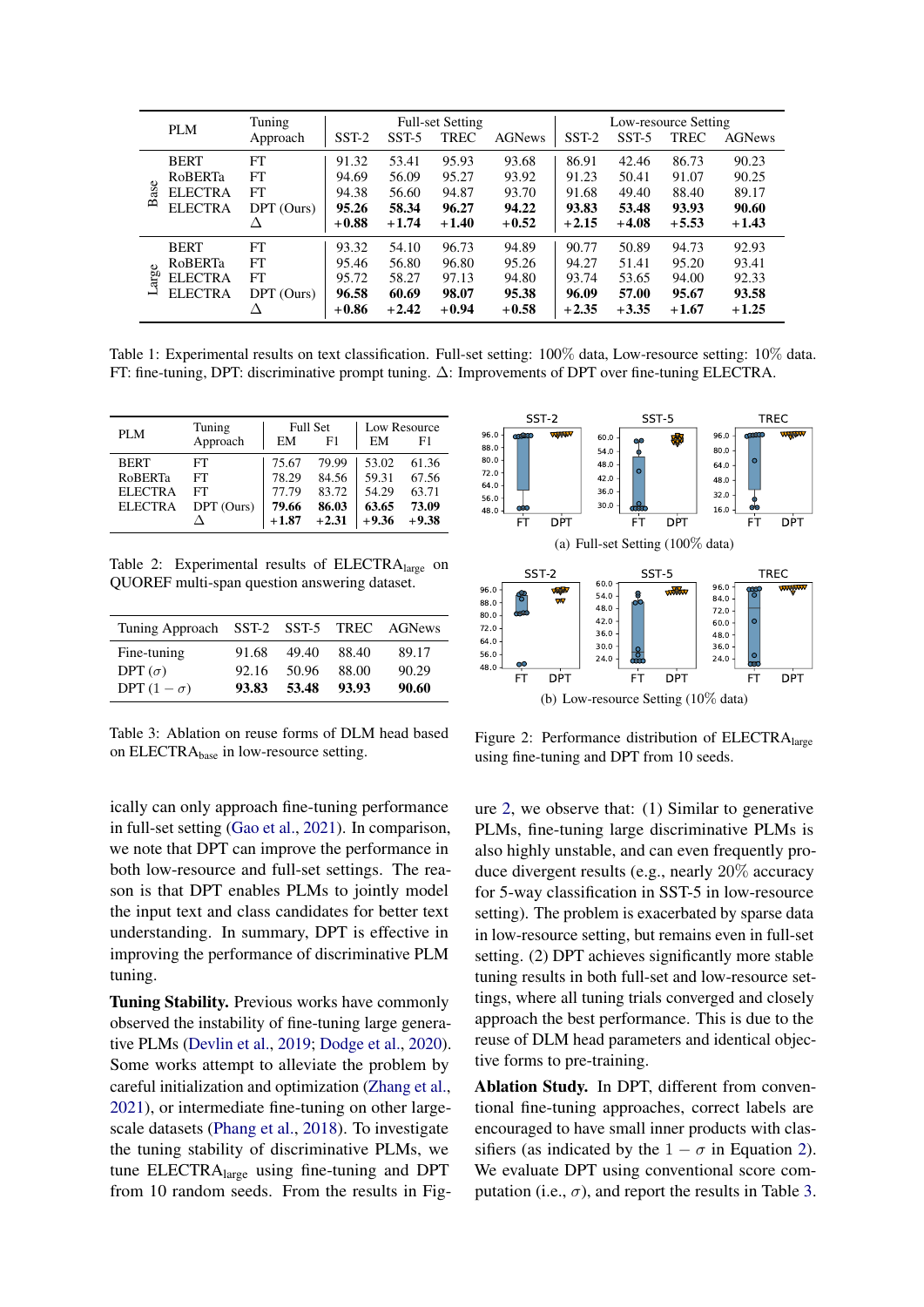The significant drop in performance shows that a proper form of reusing DLM head is crucial to the results of prompt-tuning discriminative PLMs.

# 5 Conclusion and Future Work

In this work, we present a simple and effective prompt tuning approach for discriminative PLMs. We note directly performing large-scale classification (e.g., for hundreds of classes) with DPT may be computationally inefficient. In future, we plan to address the problem by classifying text following class hierarchies, where each hierarchical layer typically consists of a moderate number of classes.

# 6 Acknowledgement

This work is suooprted by the Natural Science Foundation of China (NSFC) and the German Research Foundation (DFG) in Project Crossmodal Learning, NSFC 61621136008 / DFC TRR-169, Institute Guo Qiang at Tsinghua University, and International Innovation Center of Tsinghua University, Shanghai, China.

### **References**

- <span id="page-4-7"></span>Tom B Brown, Benjamin Mann, Nick Ryder, Melanie Subbiah, Jared Kaplan, Prafulla Dhariwal, Arvind Neelakantan, Pranav Shyam, Girish Sastry, Amanda Askell, et al. 2020. [Language models are few-shot](https://arxiv.org/abs/2005.14165) [learners.](https://arxiv.org/abs/2005.14165) *arXiv preprint arXiv:2005.14165*.
- <span id="page-4-1"></span>Kevin Clark, Minh-Thang Luong, Quoc V. Le, and Christopher D. Manning. 2020. [ELECTRA: pre](https://openreview.net/forum?id=r1xMH1BtvB)[training text encoders as discriminators rather than](https://openreview.net/forum?id=r1xMH1BtvB) [generators.](https://openreview.net/forum?id=r1xMH1BtvB) In *Proceedings of ICLR*.
- <span id="page-4-11"></span>Pradeep Dasigi, Nelson F. Liu, Ana Marasovic, Noah A. Smith, and Matt Gardner. 2019. [QUOREF:](https://doi.org/10.18653/v1/D19-1606) [A reading comprehension dataset with questions re](https://doi.org/10.18653/v1/D19-1606)[quiring coreferential reasoning.](https://doi.org/10.18653/v1/D19-1606) In *Proceedings of EMNLP-IJCNLP*, pages 5924–5931.
- <span id="page-4-0"></span>Jacob Devlin, Ming-Wei Chang, Kenton Lee, and Kristina Toutanova. 2019. [BERT: pre-training of](https://doi.org/10.18653/v1/n19-1423) [deep bidirectional transformers for language under](https://doi.org/10.18653/v1/n19-1423)[standing.](https://doi.org/10.18653/v1/n19-1423) In *Proceedings of NAACL-HLT*, pages 4171–4186.
- <span id="page-4-10"></span>Jesse Dodge, Gabriel Ilharco, Roy Schwartz, Ali Farhadi, Hannaneh Hajishirzi, and Noah Smith. 2020. [Fine-tuning pretrained language models:](https://arxiv.org/abs/2002.06305) [Weight initializations, data orders, and early stop](https://arxiv.org/abs/2002.06305)[ping.](https://arxiv.org/abs/2002.06305) *arXiv preprint arXiv:2002.06305*.
- <span id="page-4-12"></span>Dheeru Dua, Yizhong Wang, Pradeep Dasigi, Gabriel Stanovsky, Sameer Singh, and Matt Gardner. 2019. [DROP: A reading comprehension benchmark requir](https://doi.org/10.18653/v1/n19-1246)[ing discrete reasoning over paragraphs.](https://doi.org/10.18653/v1/n19-1246) In *Proceedings of NAACL-HLT*, pages 2368–2378.
- <span id="page-4-9"></span>Tianyu Gao, Adam Fisch, and Danqi Chen. 2021. [Making pre-trained language models better few-shot](https://doi.org/10.18653/v1/2021.acl-long.295) [learners.](https://doi.org/10.18653/v1/2021.acl-long.295) In *Proceedings of ACL-IJCNLP*, pages 3816–3830.
- <span id="page-4-2"></span>Zhenzhong Lan, Mingda Chen, Sebastian Goodman, Kevin Gimpel, Piyush Sharma, and Radu Soricut. 2020. [ALBERT: A lite BERT for self-supervised](https://openreview.net/forum?id=H1eA7AEtvS) [learning of language representations.](https://openreview.net/forum?id=H1eA7AEtvS) In *Proceedings of ICLR*.
- <span id="page-4-5"></span>Pengfei Liu, Weizhe Yuan, Jinlan Fu, Zhengbao Jiang, Hiroaki Hayashi, and Graham Neubig. 2021. [Pre](https://arxiv.org/abs/2107.13586)[train, prompt, and predict: A systematic survey of](https://arxiv.org/abs/2107.13586) [prompting methods in natural language processing.](https://arxiv.org/abs/2107.13586) *arXiv preprint arXiv:2107.13586*.
- <span id="page-4-14"></span>Yinhan Liu, Myle Ott, Naman Goyal, Jingfei Du, Mandar Joshi, Danqi Chen, Omer Levy, Mike Lewis, Luke Zettlemoyer, and Veselin Stoyanov. 2019. [Roberta: A robustly optimized bert pretraining ap](http://arxiv.org/abs/1907.11692)[proach.](http://arxiv.org/abs/1907.11692) *arXiv preprint arXiv:1907.11692*.
- <span id="page-4-6"></span>Fabio Petroni, Tim Rocktäschel, Sebastian Riedel, Patrick S. H. Lewis, Anton Bakhtin, Yuxiang Wu, and Alexander H. Miller. 2019. [Language models](https://doi.org/10.18653/v1/D19-1250) [as knowledge bases?](https://doi.org/10.18653/v1/D19-1250) In *Proceedings of EMNLP-IJCNLP*, pages 2463–2473.
- <span id="page-4-15"></span>Jason Phang, Thibault Févry, and Samuel R Bowman. 2018. [Sentence encoders on STILTS: Supple](http://arxiv.org/abs/1811.01088)[mentary training on intermediate labeled-data tasks.](http://arxiv.org/abs/1811.01088) *arXiv preprint arXiv:1811.01088*.
- <span id="page-4-4"></span>Xipeng Qiu, Tianxiang Sun, Yige Xu, Yunfan Shao, Ning Dai, and Xuanjing Huang. 2020. [Pre-trained](https://arxiv.org/abs/2003.08271) [models for natural language processing: A survey.](https://arxiv.org/abs/2003.08271) *SCTS*, pages 1–26.
- <span id="page-4-3"></span>Colin Raffel, Noam Shazeer, Adam Roberts, Katherine Lee, Sharan Narang, Michael Matena, Yanqi Zhou, Wei Li, and Peter J. Liu. 2020. [Exploring the limits](http://jmlr.org/papers/v21/20-074.html) [of transfer learning with a unified text-to-text trans](http://jmlr.org/papers/v21/20-074.html)[former.](http://jmlr.org/papers/v21/20-074.html) *JMLR*, 21:140:1–140:67.
- <span id="page-4-8"></span>Timo Schick and Hinrich Schütze. 2021. [It's not just](https://doi.org/10.18653/v1/2021.naacl-main.185) [size that matters: Small language models are also](https://doi.org/10.18653/v1/2021.naacl-main.185) [few-shot learners.](https://doi.org/10.18653/v1/2021.naacl-main.185) In *Proceedings of NAACL-HLT*, pages 2339–2352.
- <span id="page-4-13"></span>Elad Segal, Avia Efrat, Mor Shoham, Amir Globerson, and Jonathan Berant. 2020. [A simple and effective](https://doi.org/10.18653/v1/2020.emnlp-main.248) [model for answering multi-span questions.](https://doi.org/10.18653/v1/2020.emnlp-main.248) In *Proceedings of EMNLP*, pages 3074–3080.
- <span id="page-4-16"></span>Richard Socher, Alex Perelygin, Jean Wu, Jason Chuang, Christopher D. Manning, Andrew Ng, and Christopher Potts. 2013. [Recursive deep models](https://www.aclweb.org/anthology/D13-1170) [for semantic compositionality over a sentiment tree](https://www.aclweb.org/anthology/D13-1170)[bank.](https://www.aclweb.org/anthology/D13-1170) In *Proceedings of EMNLP*, page 1631–1642.
- <span id="page-4-17"></span>Ellen M. Voorhees and Dawn M. Tice. 2000. [Building](https://doi.org/10.1145/345508.345577) [a question answering test collection.](https://doi.org/10.1145/345508.345577) In *Proceedings of SIGIR*, pages 200–207.